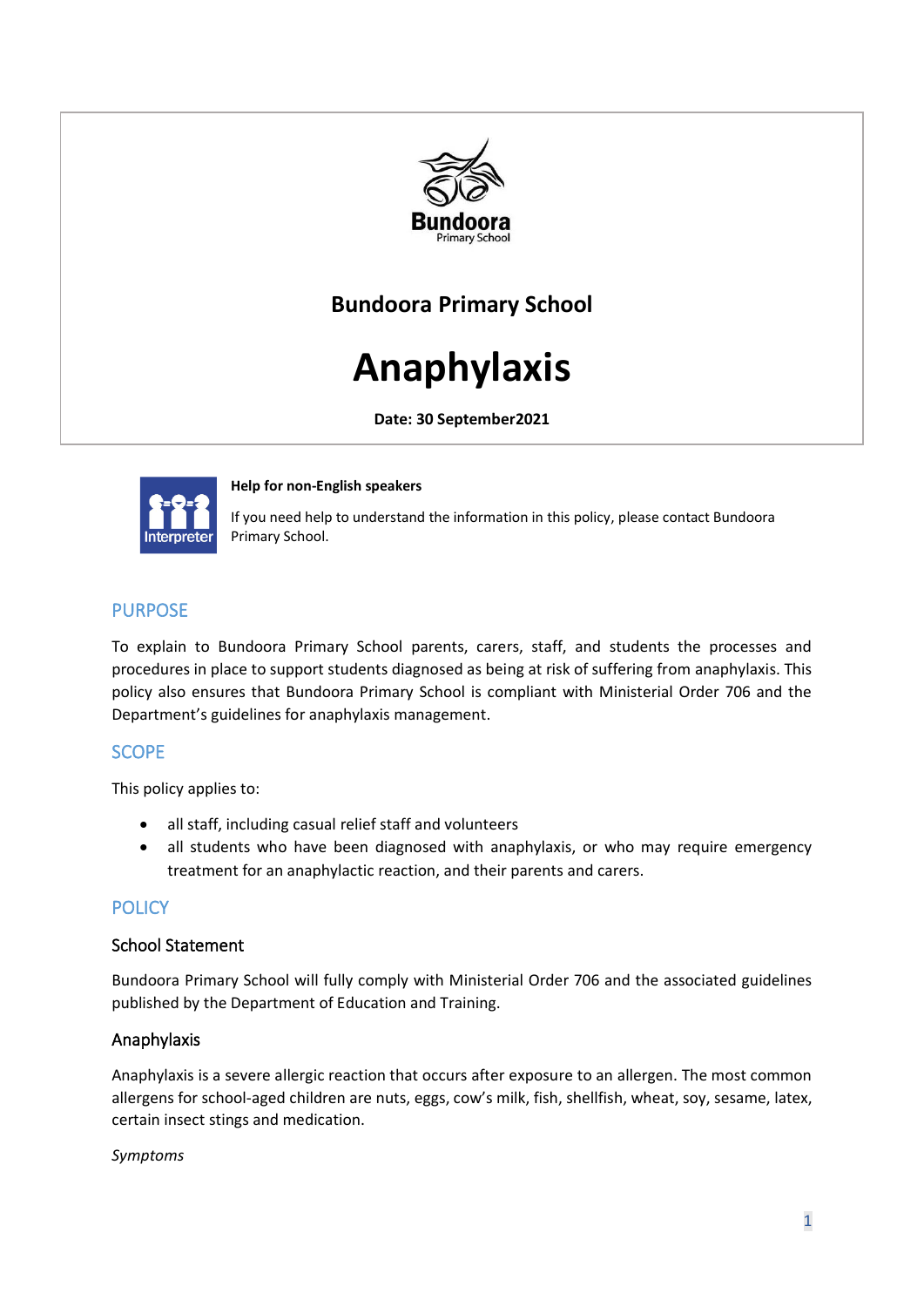Signs and symptoms of a mild to moderate allergic reaction can include:

- swelling of the lips, face, and eyes
- hives or welts
- tingling in the mouth.

Signs and symptoms of anaphylaxis, a severe allergic reaction, can include:

- difficult/noisy breathing
- swelling of tongue
- difficulty talking and/or hoarse voice
- wheeze or persistent cough
- persistent dizziness or collapse
- student appears pale or floppy
- abdominal pain and/or vomiting.

Symptoms usually develop within ten minutes and up to two hours after exposure to an allergen but can appear within a few minutes.

#### *Treatment*

Adrenaline given as an injection into the muscle of the outer mid-thigh is the first aid treatment for anaphylaxis.

Individuals diagnosed as being at risk of anaphylaxis are prescribed an adrenaline autoinjector for use in an emergency. These adrenaline autoinjectors are designed so that anyone can use them in an emergency.

#### Individual Anaphylaxis Management Plans

All students at Bundoora Primary School who are diagnosed by a medical practitioner as being at risk of suffering from an anaphylactic reaction must have an Individual Anaphylaxis Management Plan. When notified of an anaphylaxis diagnosis, the Principal of Bundoora Primary School is responsible for developing a plan in consultation with the student's parents/carers.

Where necessary, an Individual Anaphylaxis Management Plan will be in place as soon as practicable after a student enrols at Bundoora Primary School and where possible, before the student's first day.

Parents and carers must:

- obtain an ASCIA Action Plan for Anaphylaxis from the student's medical practitioner and provide a copy to the school as soon as practicable
- immediately inform the school in writing if there is a relevant change in the student's medical condition and obtain an updated ASCIA Action Plan for Anaphylaxis
- provide an up-to-date photo of the student for the ASCIA Action Plan for Anaphylaxis when that Plan is provided to the school and each time it is reviewed
- provide the school with a current adrenaline autoinjector for the student that has not expired.
- participate in annual reviews of the student's Plan.

Each student's Individual Anaphylaxis Management Plan must include:

• information about the student's medical condition that relates to allergies and the potential for anaphylactic reaction, including the type of allergies the student has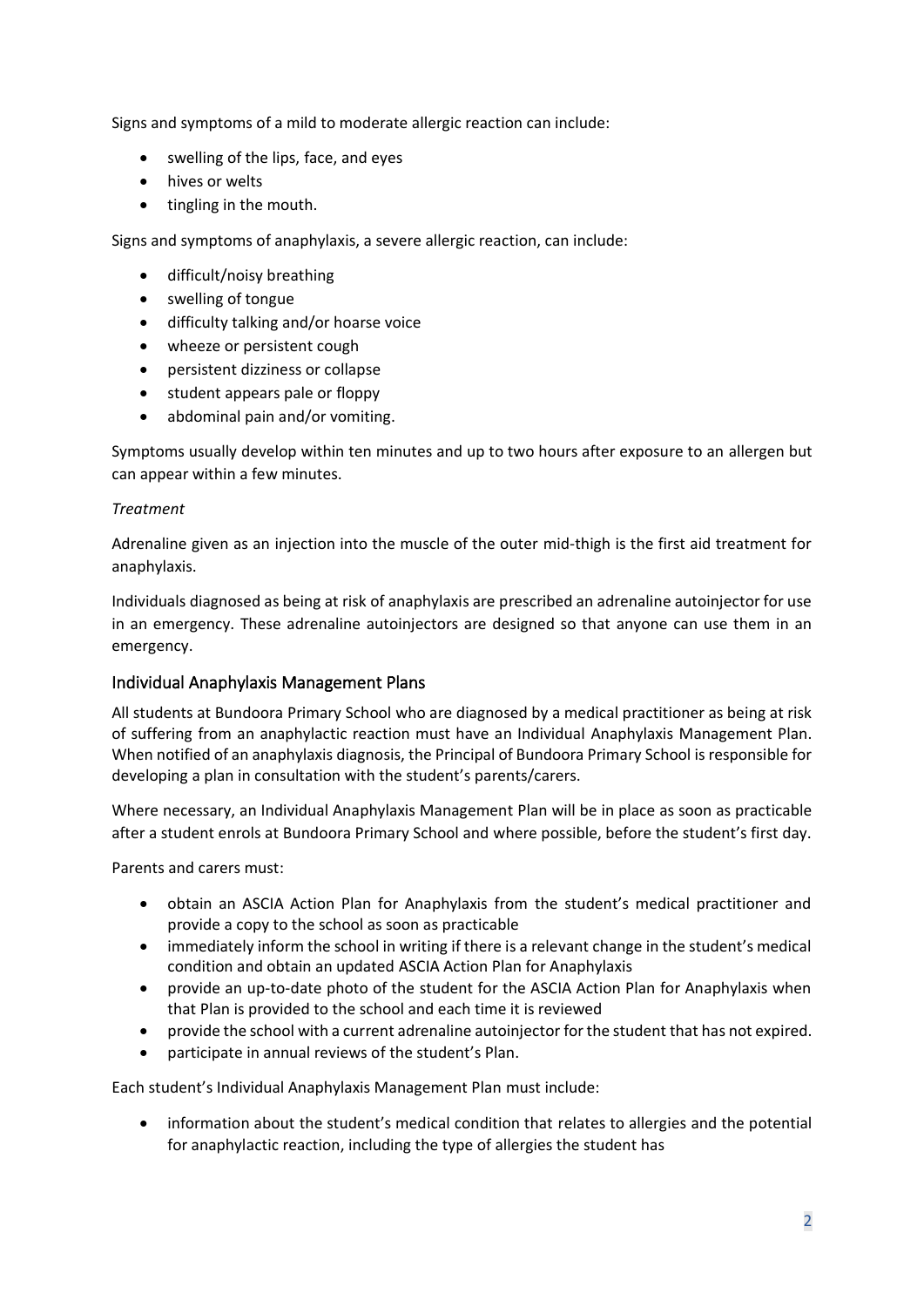- information about the signs or symptoms the student might exhibit in the event of an allergic reaction based on a written diagnosis from a medical practitioner
- strategies to minimise the risk of exposure to known allergens while the student is under the care or supervision of school staff, including in the school yard, at camps and excursions, or at special events conducted, organised or attended by the school
- the name of the person(s) responsible for implementing the risk minimisation strategies, which have been identified in the Plan
- information about where the student's medication will be stored
- the student's emergency contact details
- an up to date ASCIA Action Plan for Anaphylaxis completed by the student's medical practitioner.

#### *Review and updates to Individual Anaphylaxis Management Plans*

A student's Individual Anaphylaxis Management Plan will be reviewed and updated on an annual basis in consultation with the student's parents/carers. The plan will also be reviewed and, where necessary, updated in the following circumstances:

- as soon as practicable after the student has an anaphylactic reaction at school
- if the student's medical condition, insofar as it relates to allergy and the potential for anaphylactic reaction, changes
- when the student is participating in an off-site activity, including camps and excursions, or at special events including fetes and concerts.

Our school may also consider updating a student's Individual Anaphylaxis Management Plan if there is an identified and significant increase in the student's potential risk of exposure to allergens at school.

# Location of plans and adrenaline autoinjectors

A copy of each student's Individual Anaphylaxis Management Plan will be stored with their ASCIA Action Plan for Anaphylaxis in sick bay together with the student's adrenaline autoinjector. Adrenaline autoinjectors must be labelled with the student's name.

# Risk Minimisation Strategies

To reduce the risk of a student suffering from an anaphylactic reaction at Example School, we have put in place the following strategies:

- staff and students are regularly reminded to wash their hands after eating
- students are discouraged from sharing food
- garbage bins at school are to remain covered with lids to reduce the risk of attracting insects
- gloves must be worn when picking up papers or rubbish in the playground
- school canteen staff are trained in appropriate food handling to reduce the risk of cross-contamination
- year groups will be informed of allergens that must be avoided in advance of class parties, events, or birthdays
- a general use EpiPen will be stored in sick bay for ease of access.
- Planning for off-site activities will include risk minimisation strategies for students at risk of anaphylaxis including supervision requirements, appropriate number of trained staff, emergency response procedures and other risk controls appropriate to the activity and students attending.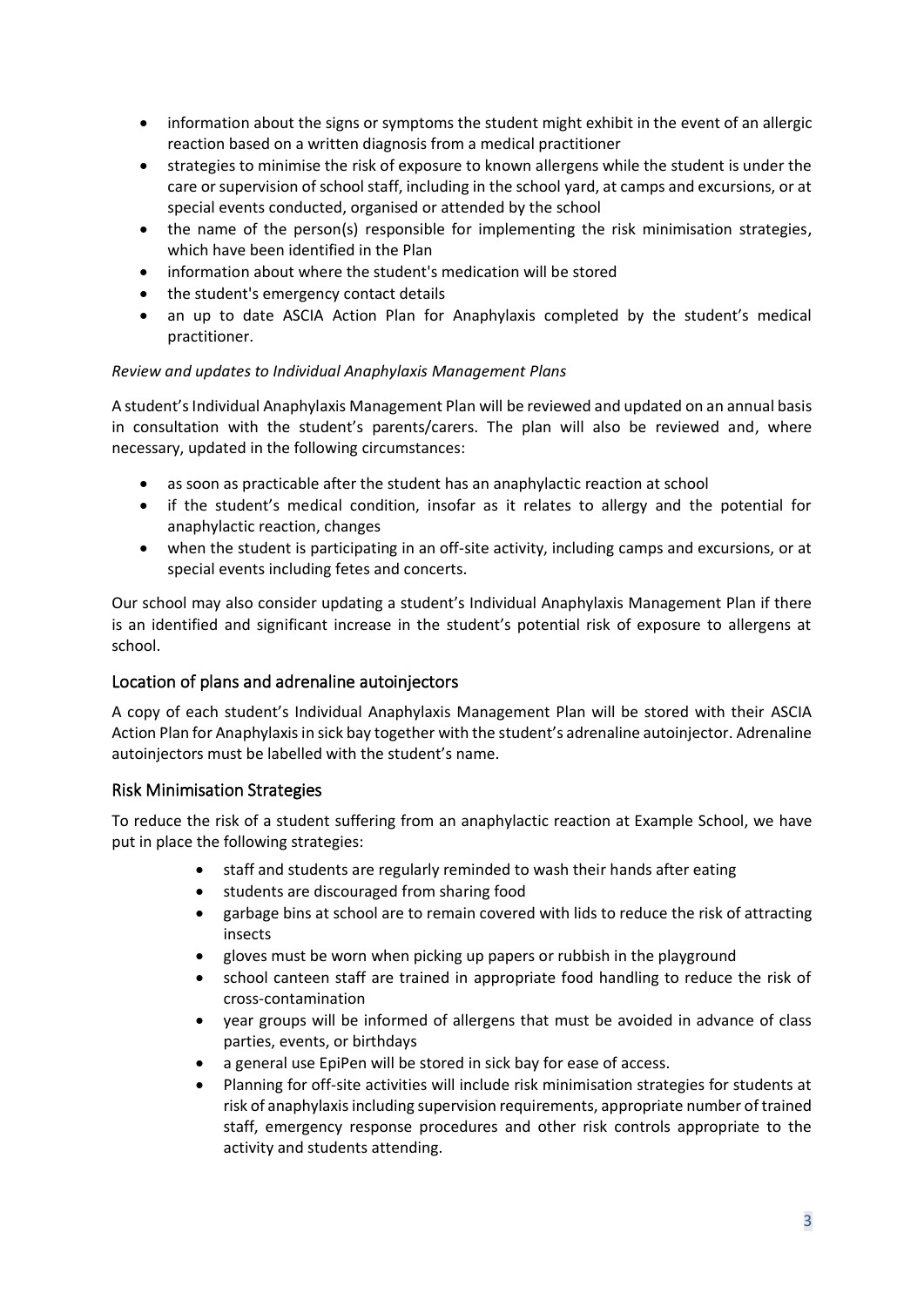# Adrenaline autoinjectors for general use

Bundoora Primary School will maintain an adrenaline autoinjector for general use, as a back-up to those provided by parents and carers for specific students, and also for students who may suffer from a first-time reaction at school.

Adrenaline autoinjectors for general use will be stored in sick bay and labelled "general use".

The principal is responsible for arranging the purchase of adrenaline autoinjectors for general use, and will consider:

- the number of students enrolled at Example School at risk of anaphylaxis
- the accessibility of adrenaline autoinjectors supplied by parents
- the availability of a sufficient supply of autoinjectors for general use in different locations at the school, as well as at camps, excursions, and events
- the limited life span of adrenaline autoinjectors, and the need for general use adrenaline autoinjectors to be replaced when used or prior to expiry.

#### Emergency Response

In the event of an anaphylactic reaction, the emergency response procedures in this policy must be followed, together with the school's general first aid procedures, emergency response procedures and the student's Individual Anaphylaxis Management Plan.

A complete and up-to-date list of students identified as being at risk of anaphylaxis is maintained by the Lorraine Van Zwienen and stored at in sick bay and the corridor adjacent to the Staff Room. For camps, excursions, and special events, a designated staff member will be responsible for maintaining a list of students at risk of anaphylaxis attending the special event, together with their Individual Anaphylaxis Management Plans and adrenaline autoinjectors, where appropriate.

If a student experiences an anaphylactic reaction at school or during a school activity, school staff must:

| <b>Step</b> | <b>Action</b>                                                                                                                                                                                                                                                                                              |  |  |
|-------------|------------------------------------------------------------------------------------------------------------------------------------------------------------------------------------------------------------------------------------------------------------------------------------------------------------|--|--|
| 1.          | Lay the person flat<br>٠                                                                                                                                                                                                                                                                                   |  |  |
|             | Do not allow them to stand or walk<br>$\bullet$                                                                                                                                                                                                                                                            |  |  |
|             | If breathing is difficult, allow them to sit<br>$\bullet$                                                                                                                                                                                                                                                  |  |  |
|             | Be calm and reassuring<br>٠                                                                                                                                                                                                                                                                                |  |  |
|             | Do not leave them alone<br>$\bullet$                                                                                                                                                                                                                                                                       |  |  |
|             | Seek assistance from another staff member or reliable student to locate the<br>$\bullet$<br>student's adrenaline autoinjector or the school's general use autoinjector, and<br>the student's Individual Anaphylaxis Management Plan, stored in sick bay and in<br>the corridor adjacent to the staff room. |  |  |
|             | • If the student's plan is not immediately available, or they appear to be<br>experiencing a first time reaction, follow steps 2 to 5                                                                                                                                                                      |  |  |
| 2.          | Administer an EpiPen or EpiPen Jr                                                                                                                                                                                                                                                                          |  |  |
|             | Remove from plastic container<br>$\bullet$                                                                                                                                                                                                                                                                 |  |  |
|             | Form a fist around the EpiPen and pull off the blue safety release (cap)<br>٠                                                                                                                                                                                                                              |  |  |
|             | Place orange end against the student's outer mid-thigh (with or without<br>$\bullet$<br>clothing)                                                                                                                                                                                                          |  |  |
|             | Push down hard until a click is heard or felt and hold in place for 3 seconds<br>$\bullet$                                                                                                                                                                                                                 |  |  |
|             | Remove EpiPen<br>٠                                                                                                                                                                                                                                                                                         |  |  |
|             | Note the time the EpiPen is administered                                                                                                                                                                                                                                                                   |  |  |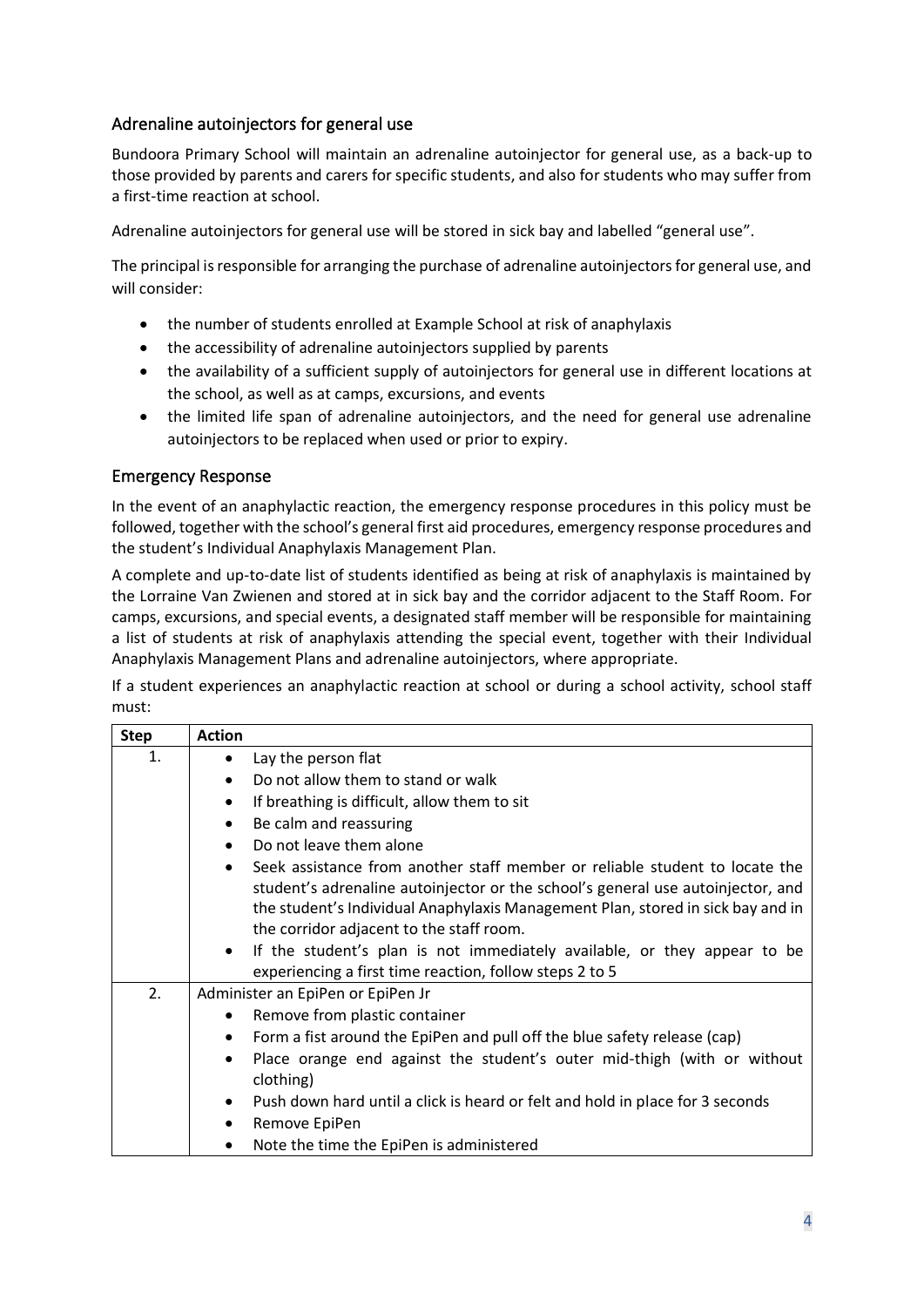|    | Retain the used EpiPen to be handed to ambulance paramedics along with the<br>٠<br>time of administration              |  |  |
|----|------------------------------------------------------------------------------------------------------------------------|--|--|
|    | <b>OR</b>                                                                                                              |  |  |
|    | Administer an Anapen® 500, Anapen® 300, or Anapen® Jr.                                                                 |  |  |
|    | Pull off the black needle shield<br>$\bullet$                                                                          |  |  |
|    | Pull off grey safety cap (from the red button)<br>٠                                                                    |  |  |
|    | Place needle end firmly against the student's outer mid-thigh at 90 degrees (with<br>$\bullet$<br>or without clothing) |  |  |
|    | Press red button so it clicks and hold for 10 seconds<br>$\bullet$                                                     |  |  |
|    | Remove Anapen <sup>®</sup><br>$\bullet$                                                                                |  |  |
|    | Note the time the Anapen is administered<br>$\bullet$                                                                  |  |  |
|    | Retain the used Anapen to be handed to ambulance paramedics along with the<br>$\bullet$<br>time of administration      |  |  |
| 3. | Call an ambulance (000)                                                                                                |  |  |
| 4. | If there is no improvement or severe symptoms progress (as described in the ASCIA                                      |  |  |
|    | Action Plan for Anaphylaxis), further adrenaline doses may be administered every five                                  |  |  |
|    | minutes, if other adrenaline autoinjectors are available.                                                              |  |  |
| 5. | Contact the student's emergency contacts.                                                                              |  |  |

If a student appears to be having a severe allergic reaction but has not been previously diagnosed with an allergy or being at risk of anaphylaxis, school staff should follow steps  $2 - 5$  as above.

#### Communication Plan

This policy will be available on Bundoora Primary School's website so that parents and other members of the school community can easily access information about Bundoora Primary School's anaphylaxis management procedures. The parents and carers of students who are enrolled at Bundoora Primary School and are identified as being at risk of anaphylaxis will also be provided with a copy of this policy.

The Principal is responsible for ensuring that all relevant staff, including casual relief staff, canteen staff and volunteers are aware of this policy and Bundoora Primary School's procedures for anaphylaxis management. Casual relief staff and volunteers who are responsible for the care and/or supervision of students who are identified as being at risk of anaphylaxis will also receive a verbal briefing on this policy, their role in responding to an anaphylactic reaction and where required, the identity of students at risk.

The principal is also responsible for ensuring relevant staff are trained and briefed in anaphylaxis management, consistent with the Department's [Anaphylaxis Guidelines.](https://www2.education.vic.gov.au/pal/anaphylaxis/guidance)

# Staff training

The principal will ensure that the following school staff are appropriately trained in anaphylaxis management:

- School staff who conduct classes attended by students who are at risk of anaphylaxis
- School staff who conduct specialist classes, all canteen staff, admin staff, first aiders and any other member of school staff as required by the principal based on a risk assessment.

Staff who are required to undertake training must have completed:

• an approved face-to-face anaphylaxis management training course in the last three years, or